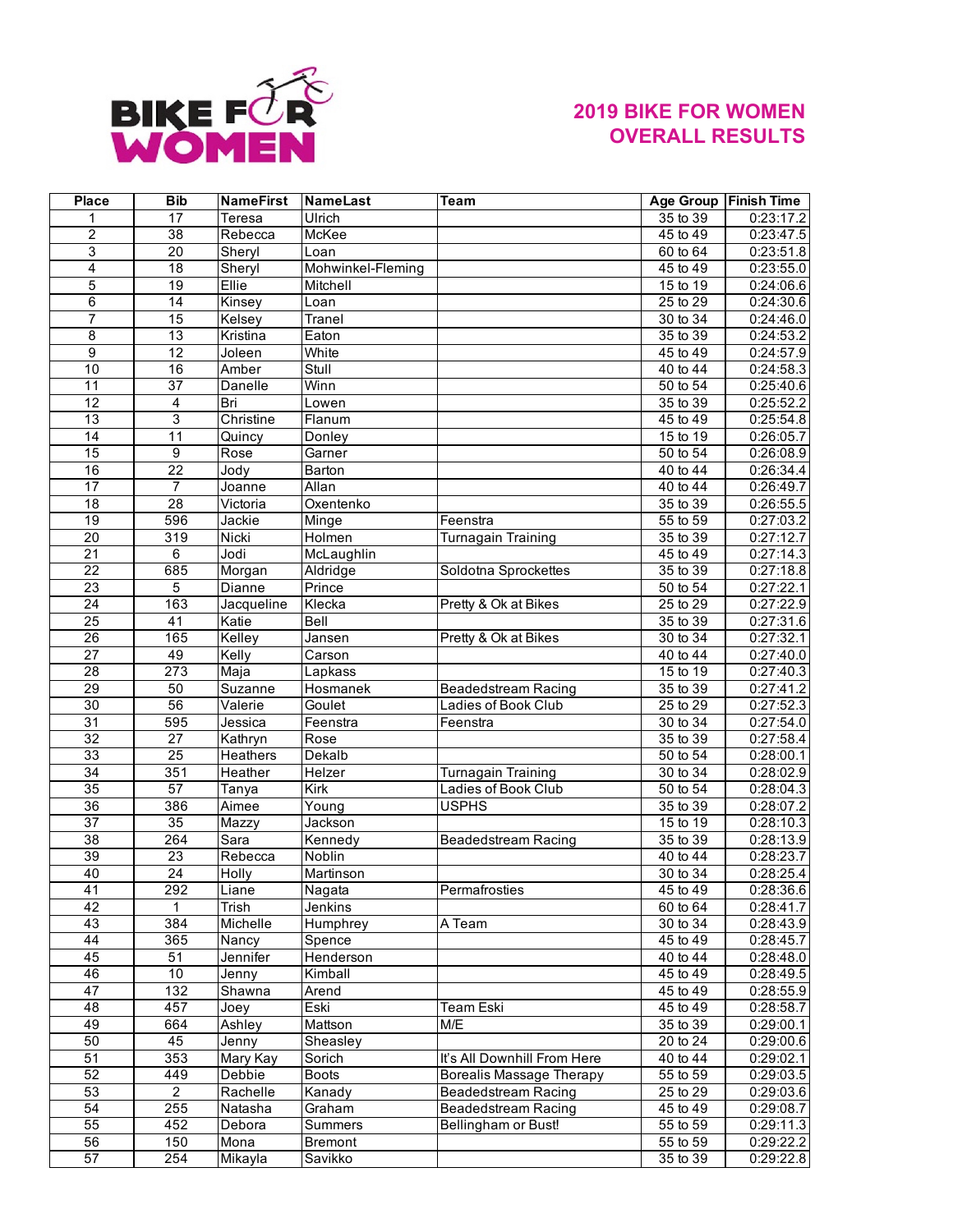| <b>Place</b>    | <b>Bib</b>       | <b>NameFirst</b> | <b>NameLast</b>         | Team                            |                                    | Age Group   Finish Time |
|-----------------|------------------|------------------|-------------------------|---------------------------------|------------------------------------|-------------------------|
| 58              | 46               | Jennifer         | Lamoreaux               |                                 | 45 to 49                           | 0:29:24.0               |
| 59              | $\overline{36}$  | Lesley           | Yamauchi                |                                 | 65 to 69                           | 0:29:29.3               |
| 60              | 55               | Christine        | Kramer                  | Ladies of Book Club             | 50 to 54                           | 0:29:29.9               |
| 61              | 109              | Kimberly         | Verreydt                | <b>Advanced Body Solutions</b>  | 50 to 54                           | 0:29:33.2               |
| 62              | 727              | Cheryl           | Duda                    |                                 | $45$ to $49$                       | 0:29:34.1               |
| 63              | 47               | Jennifer         | Armentrout              |                                 | 40 to 44                           | 0:29:36.2               |
| 64              | 460              | Pam              | Tittle                  |                                 | 55 to 59                           | 0:29:37.9               |
| 65              | 76               | Linda            | <b>Barnack</b>          |                                 | 30 to 34                           | 0:29:40.4               |
| 66              | 53               | Cadence          | Stull                   |                                 | 10 to 14                           | 0:29:40.8               |
| 67              | 304              | Heather          | Poe                     | <b>Mountain Mamas</b>           | 35 to 39                           | 0:29:45.9               |
| 68              | 92               | Katrina          | Garner                  |                                 | 45 to 49                           | 0:29:46.0               |
| 69              | 352              | Aviana           | Sorich                  | It's All Downhill From Here     | 10 to 14                           | 0:29:46.6               |
| 70              | 608              | Amy              | Engeberg                |                                 | 35 to 39                           | 0:29:47.0               |
| $\overline{71}$ | 456              | lvy              | Eski                    | <b>Team Eski</b>                | 15 to 19                           | 0:29:48.4               |
| 72              | 244              | Mary             | $\overline{\text{Cox}}$ | <b>Hockey Divas</b>             | $60$ to $64$                       | 0:29:54.9               |
| 73              | 536              | Joanna           | Reast                   | <b>Team Reast</b>               | 55 to 59                           | 0:30:11.6               |
| 74              | 129              | Kari             | Wiederkehr              | WK                              | $\overline{40}$ to $\overline{44}$ | 0:30:12.9               |
| 75              | 726              | Jill             | Gaskill                 |                                 | 40 to 44                           | 0:30:18.6               |
| 76              | $\overline{32}$  | Cindy            | Cooper                  |                                 | 60 to 64                           | 0:30:21.9               |
| $\overline{77}$ | 63               | Mary             | Krysinski               | Team shazam                     | 60 to 64                           | 0:30:24.2               |
| 78              | 30               | Stacy            | Steinberg               |                                 | 50 to 54                           | 0:30:27.6               |
| 79              | $\overline{90}$  | Elizabeth        | Calabro                 |                                 | $40$ to $44$                       | 0:30:30.4               |
| 80              | 26               | Ashley           | <b>Hicks</b>            |                                 | 15 to 19                           | 0:30:31.5               |
| 81              | $\overline{202}$ | Sarah            | Freistone               | <b>Feisty Freistones</b>        | $20$ to $24$                       | 0:30:40.9               |
| $\overline{82}$ | $\overline{73}$  | Susanne          | Fleek-Green             |                                 | 50 to 54                           | 0:30:42.5               |
| 83              | 565              | Karissa          | Gries                   | AK907                           | 45 to 49                           | 0:30:43.0               |
| 84              | $\overline{275}$ | <b>Brooke</b>    | Therrien                |                                 | 30 to 34                           | 0:30:43.1               |
| 85              | $\overline{98}$  | Pamela           | Boyleston               |                                 | 45 to 49                           | 0:30:44.3               |
| 86              | 358              | Suzanne          | Armentrout              | It's All Downhill From Here     | 45 to 49                           | 0:30:44.7               |
| 87              | 256              | Emma             | Haddix                  | Beadedstream Racing             | 35 to 39                           | 0:30:48.5               |
| $\overline{88}$ | 546              | Ashley           | Sundquist               | Alex Stone, Nancy Stone         | 30 to 34                           | 0:30:50.4               |
| 89              | 85               | Sarah            | <b>Buhr</b>             |                                 | 35 to 39                           | 0:30:51.9               |
| 90              | 657              | Lori             | Guyer                   | CycleSisters                    | 50 to 54                           | 0:30:53.7               |
| 91              | 602              | Tami             | Graff                   |                                 | 50 to 54                           | 0:30:55.6               |
| 92              | 99               | Chelsea          | Sternicki               |                                 | $35$ to $39$                       | 0:30:57.4               |
| 93              | 147              | Bonnie           | Wanat                   |                                 | 60 to 64                           | 0:31:01.6               |
| 94              | 414              | Sofia            | Petroni                 | The Dooners                     | 30 to 34                           | 0:31:02.0               |
| 95              | 87               | Maureen          | van Wagner              |                                 | 40 to 44                           | 0:31:04.1               |
| 96              | 44               | Kalima           | Glascott                | <b>Turnagain Training</b>       | 10 to 14                           | 0:31:07.1               |
| 97              | 39               | Holly            | Krenz                   |                                 | 45 to 49                           | 0:31:09.1               |
| 98              | 701              | Carol            | Halvorson               |                                 | 45 to 49                           | 0:31:09.6               |
| 99              | 251              | Madeline         | Bingham                 |                                 | 15 to 19                           | 0:31:09.8               |
| 100             | 401              | Anna             | Cantrell                |                                 | 25 to 29                           | 0:31:12.5               |
| 101             | 728              | Stacey           | Ledgerwood              |                                 | 40 to 44                           | 0:31:16.6               |
| 102             | 448              | Kristy           | Despars                 | <b>Borealis Massage Therapy</b> | 45 to 49                           | 0:31:19.4               |
| 103             | 164              | Donna            | Pierce                  | Pretty & Ok at Bikes            | 25 to 29                           | 0:31:21.8               |
| 104             | 567              | Hannah           | Kragt                   | <b>AK907</b>                    | $15$ to $19$                       | 0:31:23.8               |
| 105             | 350              | Heather          | <b>Dollick</b>          | <b>Turnagain Training</b>       | 15 to 19                           | 0:31:24.9               |
| 106             | 298              | Julie            | Merrill                 | Permafrosties                   | 50 to 54                           | 0:31:27.7               |
| 107             | 388              | <b>Brittany</b>  | Keener                  | <b>USPHS</b>                    | 35 to 39                           | 0:31:28.3               |
| 108             | 642              | Holly            | Boston                  | MayoBoston                      | 30 to 34                           | 0:31:30.2               |
| 109             | $\overline{34}$  | Katie            | Seybert                 |                                 | 20 to 24                           | 0:31:30.6               |
| 110             | 193              | Summer           | Cutting                 | The Cutting Edge                | 40 to 44                           | 0:31:33.7               |
| 111             | 532              | Kris             | Miller                  | Girdwood Girls Gone Biking      | 50 to 54                           | 0:31:35.3               |
| 112             | 413              | Victoria         | Terzian                 | The Dooners                     | 25 to 29                           | 0:31:42.3               |
| 113             | 566              | Abigail          | Kragt                   | AK907                           | 10 to 14                           | 0:31:45.0               |
| 114             | 333              | Andrea           | <b>Barnes</b>           | Turnagain Training              | 35 to 39                           | 0:31:47.1               |
| 115             | 66               | Joan             | Darnell                 |                                 | 60 to 64                           | 0:31:55.3               |
| 116             | 225              | Robin            | Cope                    |                                 | 60 to 64                           | 0:32:01.1               |
| 117             | 142              | Molly            | McLaughlin              |                                 | 15 to 19                           | 0:32:01.5               |
| 118             | 402              | Dawn             | Carmichael              |                                 | 50 to 54                           | 0:32:05.9               |
| 119             | 226              | Kristen          | Keifer                  |                                 | $30$ to $34$                       | 0:32:07.6               |
| 120             | 197              | Diana            | Carter                  | <b>Team Uplift</b>              | 45 to 49                           | 0:32:10.5               |
| 121             | 194              | Sue              | Parry                   | Beadedstream Racing             | 60 to 64                           | 0:32:12.3               |
| 122             | 345              | Bonnie           | DeArmoun                | <b>Turnagain Training</b>       | 35 to 39                           | 0:32:12.7               |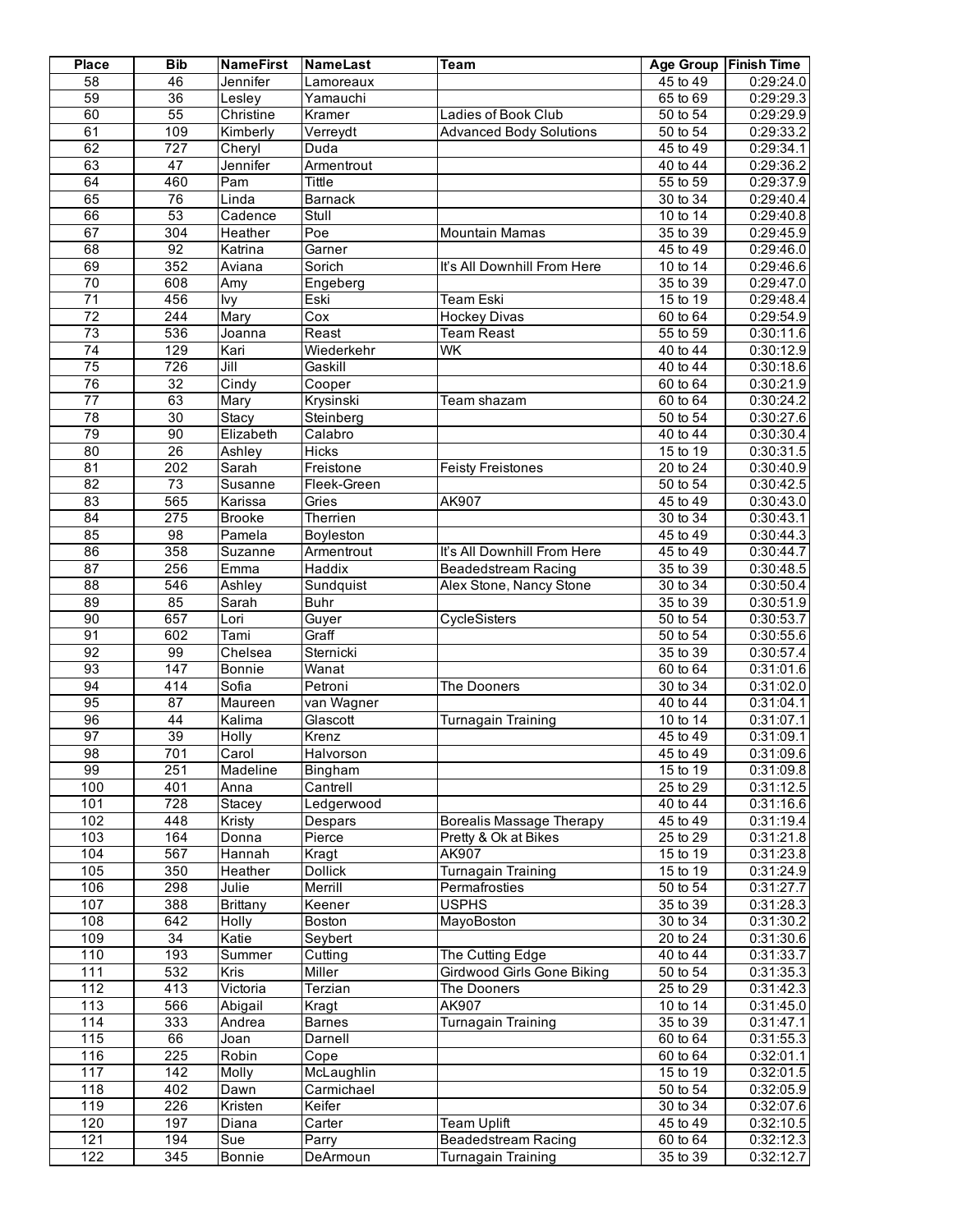| <b>Place</b>     | <b>Bib</b>       | <b>NameFirst</b>      | <b>NameLast</b>             | <b>Team</b>                    |                          | Age Group Finish Time  |
|------------------|------------------|-----------------------|-----------------------------|--------------------------------|--------------------------|------------------------|
| 123              | 114              | Theresa               | Phillips                    |                                | 45 to 49                 | 0:32:17.6              |
| 124              | 563              | Julie                 | Austerman                   | AK907                          | $45$ to $49$             | 0:32:24.4              |
| 125              | 305              | Jonna                 | <b>Bartlett</b>             | <b>Mountain Mamas</b>          | 45 to 49                 | 0:32:27.0              |
| 126              | 248              | Nelda                 | Dodge                       | Kari Brookover / Nelda Dodge   | 55 to 59                 | 0:32:30.2              |
| 127              | 636              | Jennifer              | Showalter                   | Jennifer Tabor                 | 40 to 44                 | 0:32:32.3              |
| 128              | $\overline{80}$  | Amy                   | Reed                        |                                | 40 to 44                 | 0:32:35.5              |
| 129              | 179              | Heidi                 | Swanston                    | <b>Emily Swanston</b>          | 35 to 39                 | 0:32:36.6              |
| 130              | 155              | Meredith              | Duhrsen                     |                                | 10 to $14$               | 0:32:37.5              |
| 131              | 33               | Kathy                 | Seybert                     |                                | 55 to 59                 | 0:32:39.1              |
| 132              | 712              | Julie                 | Vogler                      |                                | 45 to 49                 | 0:32:44.9              |
| 133              | 117              | Linda                 | Ireland                     |                                | 45 to 49                 | 0:32:45.9              |
| 134              | 708              | Teresa                | Sellers                     | Let Every Woman Know           | 50 to 54                 | 0:32:47.9              |
| $\overline{135}$ | 119              | Meghan                | Paulson                     |                                | 35 to 39                 | 0:32:48.2              |
| 136              | 145              | Naomi                 | Gallien                     |                                | 30 to 34                 | 0:32:48.9              |
| 137              | 366              | Kerry                 | Reardon                     |                                | 60 to 64                 | 0:32:51.9              |
| 138              | 439              | Suzanna               | Caldwell                    | <b>Caldwell Ladies</b>         | 30 to 34                 | 0:32:52.3              |
| 139              | $\overline{200}$ | Cindy                 | Freistone                   | <b>Feisty Freistones</b>       | 55 to 59                 | 0:32:58.6              |
| 140              | 43               | Alisha                | Sarginger                   |                                | 30 to 34                 | 0:33:02.1              |
| 141              | 663              | Bethany               | Essary                      | M/E                            | 35 to 39                 | 0:33:04.3              |
| 142              | 189              | Savannah              | <b>Willis</b>               |                                | 10 to 14                 | 0:33:04.9              |
| 143              | 637              | Jennifer              | Tabor                       | See special request above      | 55 to 59                 | 0:33:06.4              |
| 144              | 632              | Andrea                | Horn                        |                                | 35 to 39                 | 0:33:06.5              |
| 145              | 112              | Nicole                | Lesko                       | <b>Advanced Body Solutions</b> | 40 to 44                 | 0:33:10.8              |
| 146              | 59               | Jyll                  | Green                       | Ladies of Book Club            | 45 to 49                 | 0:33:12.9              |
| 147              | 382              | Nicole                | Fredrick                    | A Team                         | 35 to 39                 | 0:33:15.4              |
| 148              | 469              | Rosemary              | Austin                      | Alaska Dirt Divas              | $50$ to $54$             | 0:33:15.7              |
| 149              | 268              | Debra                 | Kinn                        | <b>Beadedstream Racing</b>     | $60$ to $64$             | 0:33:16.9              |
| 150              | 584              | Jennifer              | Doherty                     | ConocoPhillips High Octane     | $40$ to $44$             | 0:33:21.6              |
| 151              | 190              | Jennifer              | Deason                      |                                | 40 to 44                 | 0:33:22.1              |
| 152              | 392              | Jessica               | Willis                      |                                | 45 to 49                 | 0:33:28.2              |
| 153              | 301              | Kimberly              | Osburn                      | <b>Mountain Mamas</b>          | 35 to 39                 | 0:33:28.5              |
| 154              | 557              | Sue                   | Sheard                      | Darwin's Theory                | 55 to 59                 | 0:33:29.3              |
| 155              | $\overline{317}$ | Megan                 | Jenks                       |                                | 35 to 39                 | 0:33:29.6              |
| 156              | 262              | Laura                 | Foster                      | <b>Beadedstream Racing</b>     | 50 to 54                 | 0:33:30.4              |
| 157              | 60               | Tami                  | Vania                       | Jyll green                     | $50$ to $54$             | 0:33:30.8              |
| 158              | 258              | Kristine              | Johnson                     | <b>Beadedstream Racing</b>     | 30 to 34                 | 0:33:30.8              |
| 159              | 61               | Bronwyn               |                             | <b>Team Shazam</b>             | 50 to 54                 | 0:33:32.5              |
| 160              | 297              | Jessica               | Haynes<br>Molyneux          | Permafrosties                  | 30 to 34                 | 0:33:38.5              |
| 161              | 176              | Janet                 | Jacob                       |                                | 60 to 64                 | 0:33:42.7              |
| 162              | 306              | Kristi                | Senden                      | <b>Mountain Mamas</b>          | 45 to 49                 | 0:33:43.9              |
| 163              | 81               | Jackie                |                             |                                | 55 to 59                 | 0:33:45.0              |
|                  |                  |                       | Cason<br>Perkins            | Permafrosties                  |                          | 0:33:47.8              |
| 164<br>165       | 295<br>131       | Tricia                |                             |                                | 55 to 59                 |                        |
| 166              | 89               | Megan<br>Jinny        | McLaughlin                  |                                | 10 to 14<br>45 to 49     | 0:33:48.3              |
|                  |                  |                       | Cooper                      |                                |                          | 0:33:49.2              |
| 167<br>168       | 128<br>257       | Maggie<br>Kimberly    | Mitchell                    | Beadedstream Racing            | 10 to 14<br>30 to 34     | 0:33:50.4<br>0:33:52.0 |
|                  |                  |                       | Resheske                    |                                |                          |                        |
| 169<br>170       | 673<br>307       | Kerry                 | Clark<br>Torbensen-Armtrong |                                | 40 to 44<br>$45$ to $49$ | 0:33:53.0              |
| 171              | 498              | Claire                |                             | <b>Mountain Mamas</b><br>Vibe  | $\overline{45}$ to 49    | 0:33:53.3              |
| 172              | 48               | Lori<br><b>Debbie</b> | Davey<br>Paine              |                                | 35 to 39                 | 0:33:56.3              |
|                  |                  |                       | Brumbaugh                   |                                |                          | 0:33:56.7              |
| 173              | 659              | Amy                   |                             | CycleSisters                   | 45 to 49                 | 0:33:57.4              |
| 174              | 312              | Katy                  | Green                       |                                | 30 to 34                 | 0:34:02.0              |
| 175              | 738              | Lindsey               | Honemann                    |                                | 30 to 34                 | 0:34:04.5              |
| 176              | 75               | Pamela                | Jurancich                   |                                | 30 to 34                 | 0:34:04.9              |
| 177              | 135              | Katarzyna             | Michon                      |                                | 35 to 39                 | 0:34:08.0              |
| 178              | 680              | Callie                | Jones                       |                                | 30 to 34                 | 0:34:08.9              |
| 179              | 468              | Gloria                | Menzel                      | Alaska Dirt Divas              | 60 to 64                 | 0:34:11.8              |
| 180              | $\overline{371}$ | Emily                 | Long                        |                                | 35 to 39                 | 0:34:12.1              |
| 181              | 266              | Nina                  | Wladkowski                  |                                | 25 to 29                 | 0:34:13.8              |
| 182              | 681              | Jennifer              | Hardy                       |                                | 40 to 44                 | 0:34:15.0              |
| 183              | 276              | Mandy                 | LaRose                      |                                | 40 to 44                 | 0:34:17.2              |
| 184              | 346              | Helen                 | Carroll                     | Turnagain Training             | 55 to 59                 | 0:34:20.2              |
| 185              | 675              | Jennifer              | Smith                       | Go Go Go!                      | 35 to 39                 | 0:34:20.2              |
| 186              | 625              | Tessa                 | Johrendt                    | Body By Nachos                 | 30 to 34                 | 0:34:21.8              |
| 187              | 95               | Kaitlyn               | O'Brien                     |                                | 25 to 29                 | 0:34:23.3              |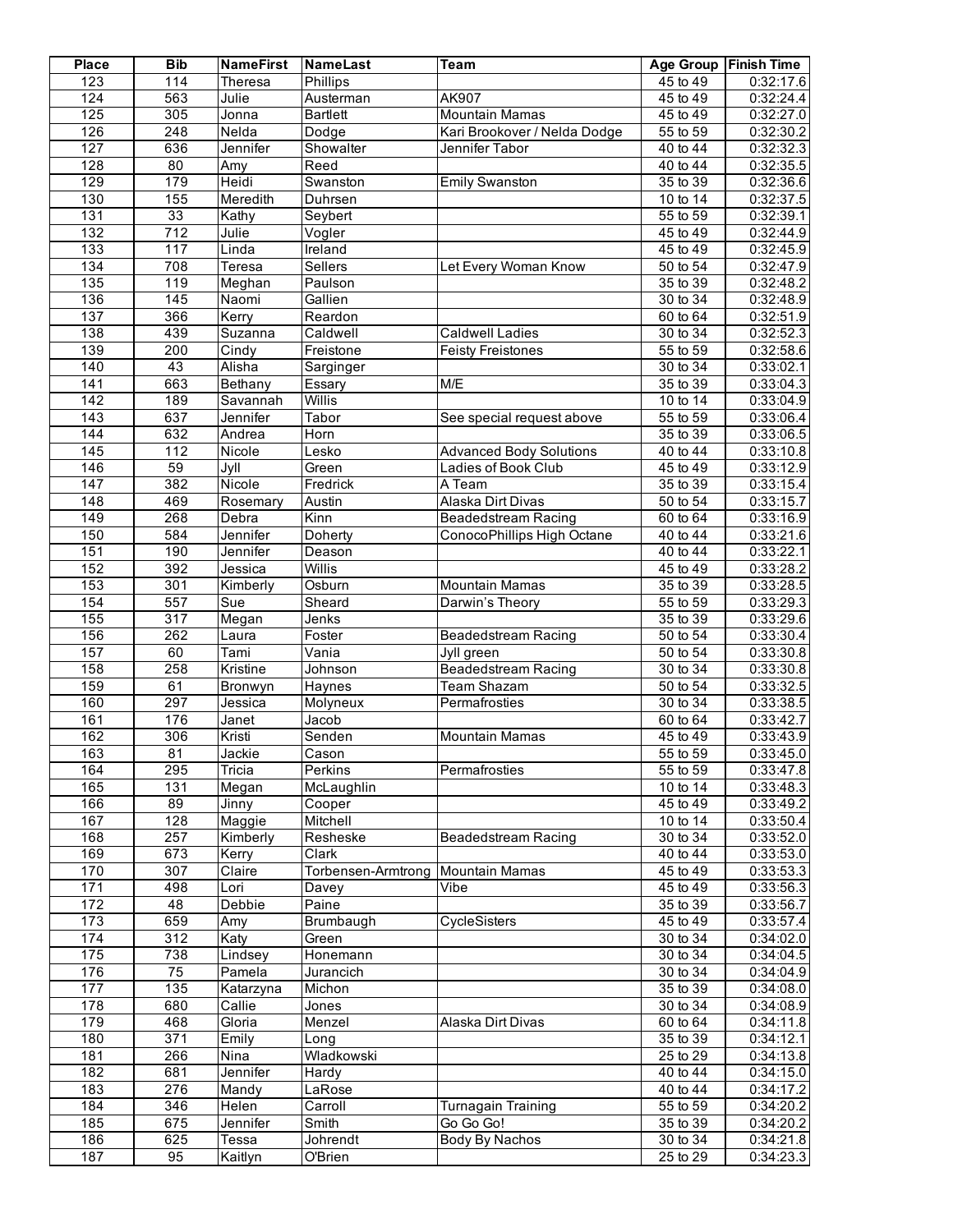| <b>Place</b>     | <b>Bib</b>       | <b>NameFirst</b> | NameLast        | <b>Team</b>                    |                         | Age Group   Finish Time |
|------------------|------------------|------------------|-----------------|--------------------------------|-------------------------|-------------------------|
| 188              | 344              | Sara             | Hadden          | <b>Turnagain Training</b>      | 40 to 44                | 0:34:24.7               |
| 189              | 380              | Kristi           | Adams           |                                | $45$ to $49$            | 0:34:26.3               |
| 190              | 677              | Charla           | Lee             |                                | 55 to 59                | 0:34:26.6               |
| 191              | $\overline{203}$ | Cheri            | Cubbison        |                                | 50 to 54                | 0:34:39.6               |
| 192              | 656              | Sarah            | Kleedehn        | Tribe Uprofen                  | 65 to 69                | 0:34:44.1               |
| 193              | 274              | Esther           | <b>Hayes</b>    |                                | 40 to 44                | 0:34:45.1               |
| 194              | 191              | Sasha            | Prewitt         |                                | 50 to 54                | 0:34:48.7               |
| 195              | 383              | Emily            | Austin          | A Team                         | 30 to 34                | 0:34:50.0               |
| 196              | 280              | Maureen          | Haggblom        | Sore Bottoms                   | 60 to 64                | 0:34:50.5               |
| 197              | 91               | Sanjana          | Greenhill       | <b>Advanced Body Solutions</b> | $30$ to $34$            | 0:34:52.5               |
| 198              | 443              | Kathleene        | Simonson        | Llaneza / Simonson             | 30 to 34                | 0:34:53.0               |
| 199              | 156              | Gloria           | Reyes           |                                | 60 to 64                | 0:34:55.5               |
| 200              | 496              | Sheila           | Swanson         |                                | 50 to 54                | 0:35:02.7               |
| 201              | 531              | Maggie           | Donnelly        | Girdwood Girls Gone Biking     | $\overline{55}$ to $59$ | 0:35:02.7               |
| $\overline{202}$ | 458              | Sarah            | <b>Mills</b>    |                                | 20 to 24                | 0:35:05.0               |
| 203              | 754              | Rebecca          | Venot           | Longbrake / Venot              | 35 to 39                | 0:35:07.0               |
| $\overline{204}$ | 185              | Andrea           | Toth            | <b>Bennett Girls</b>           | 45 to 49                | 0:35:09.7               |
| 205              | 568              | Nancy            | Kragt           | AK907                          | 50 to 54                | 0:35:12.2               |
| 206              | 272              | Lauren           | Hundrup         |                                | 30 to 34                | 0:35:12.6               |
| $\overline{207}$ | 447              | Toni             | Swearingen      |                                | 55 to 59                | 0:35:13.3               |
| $\overline{208}$ | $\overline{246}$ | <b>Brooke</b>    | Wood            |                                | 30 to 34                | 0:35:18.3               |
| 209              | 564              | Alyssa           | Gries           | AK907                          | 10 to 14                | 0:35:22.0               |
| 210              | 65               | Megan            | Norgaard        | <b>Team Shazam</b>             | 55 to 59                | 0:35:22.1               |
| 211              | 661              | Heidi            | Swanson         | S&S                            | 30 to 34                | 0:35:23.0               |
| $\overline{212}$ | 64               | Traci            | <b>Bradford</b> | Team Shazam                    | 50 to 54                | 0:35:23.9               |
| $\overline{213}$ | 293              | Lauren           | Gaither         | Permafrosties                  | 20 to 24                | 0:35:28.0               |
| $\overline{214}$ | 753              | Emily            | Longbrake       | Longbrake / Venot              | 30 to 34                | 0:35:29.5               |
| 215              | 540              | Colleen          | Libbey          | Colleen Libby                  | 40 to 44                | 0:35:30.0               |
| $\overline{216}$ | 734              | Jessica          | Shearer         |                                | 30 to 34                | 0:35:31.3               |
| $\overline{217}$ | 628              | Christina        | Morgan          | Body By Nachos                 | 30 to 34                | 0:35:35.0               |
| $\overline{218}$ | 644              | Lesley           | Chase           |                                | 30 to 34                | 0:35:38.9               |
| 219              | 507              | Melissa          | Holder          |                                | $\overline{50}$ to $54$ | 0:35:40.0               |
| 220              | 742              | Anita            | Johnson         |                                | 45 to 49                | 0:35:48.4               |
| 221              | 337              | Adrianna         | Griffith        | <b>Turnagain Training</b>      | 35 to 39                | 0:35:48.7               |
| $\overline{222}$ | 440              | Barbara          | Caldwell        | <b>Caldwell Ladies</b>         | 65 to 69                | 0:35:51.0               |
| 223              | 690              | Maggi            | Arend           |                                | 65 to 69                | 0:35:51.6               |
| 224              | 737              | Katie            | Bender          |                                | 35 to 39                | 0:35:54.2               |
| 225              | 151              | Catherine        | Coon            |                                | 50 to 54                | 0:35:57.0               |
| 226              | 213              | Jennifer         | Schmidt         | Mangy Moose                    | 40 to 44                | 0:36:00.6               |
| $\overline{227}$ | 79               | Jennifer         | Stone           |                                | 45 to 49                | 0:36:00.7               |
| 228              | 124              | Kaylee           | Merrill         | K <sub>2</sub>                 | 15 to 19                | 0:36:01.0               |
| 229              | 103              | Lisa             | Gray            |                                | 50 to 54                | 0:36:01.4               |
| 230              | 523              | Kelly            | Parsons         | <b>Wbc Bikers</b>              | 50 to 54                | 0:36:02.6               |
| 231              | $\overline{29}$  | Lora             | Jorgensen       |                                | 50 to 54                | 0:36:06.7               |
| 232              | 237              | Lara             | Wayt            | Laura Potter                   | 50 to 54                | 0:36:08.7               |
| 233              | 525              | Linnea           | Gray            | Gray girls                     | 10 to 14                | 0:36:08.8               |
| 234              | 52               | Lisa             | Tibbo           |                                | 50 to 54                | 0:36:10.1               |
| 235              | 733              | Rachel           | Gates           | Gates Girls                    | 40 to 44                | 0:36:10.3               |
| 236              | 104              | Bria             | Burningham      | <b>Advanced Body Solutions</b> | 35 to 39                | 0:36:10.4               |
| 237              | $\overline{21}$  | <b>Terry</b>     | Slaven          |                                | 65 to 69                | 0:36:12.8               |
| 238              | 334              | Maddie           | Roovers         | <b>Turnagain Training</b>      | 10 to 14                | 0:36:13.8               |
| 239              | 212              | Gretchen         | Wuttke          | Mangy Moose                    | 10 to 14                | 0:36:19.5               |
| 240              | 240              | Mandy            | Andersen        |                                | 45 to 49                | 0:36:20.9               |
| $\overline{241}$ | 500              | Lindsey          | Sawicki         | Vib Cycle                      | 35 to 39                | 0:36:23.2               |
| 242              | 495              | Linda            | Remaley         |                                | 50 to 54                | 0:36:25.5               |
| $\overline{243}$ | 195              | Leah             | Parks           | <b>Team Uplift</b>             | 40 to 44                | 0:36:26.0               |
| 244              | 152              | Victoria         | Ables           | <b>Ables Ladies</b>            | 35 to 39                | 0:36:27.9               |
| 245              | 672              | Megan            | Lundin          |                                | $\overline{35}$ to 39   | 0:36:28.7               |
| $\overline{246}$ | 338              | Sami             | Glascott        | Turnagain Training             | 45 to 49                | 0:36:32.5               |
| 247              | 265              | Kathryn          | Duder           | <b>Beadedstream Racing</b>     | 40 to 44                | 0:36:33.3               |
| 248              | 394              | Kathy            | Keck            | Wheelie Awesome at 57          | 60 to 64                | 0:36:34.2               |
| 249              | 267              | Rebecca          | Koford          |                                | $\overline{35}$ to 39   | 0:36:34.8               |
| 250              | 465              | Mary             | Hacker          |                                | 55 to 59                | 0:36:38.3               |
| 251              | 68               | YuJin            | Williams        |                                | 35 to 39                | 0:36:40.2               |
| 252              | 148              | Shannon          | Oliver          |                                | 45 to 49                | 0:36:40.7               |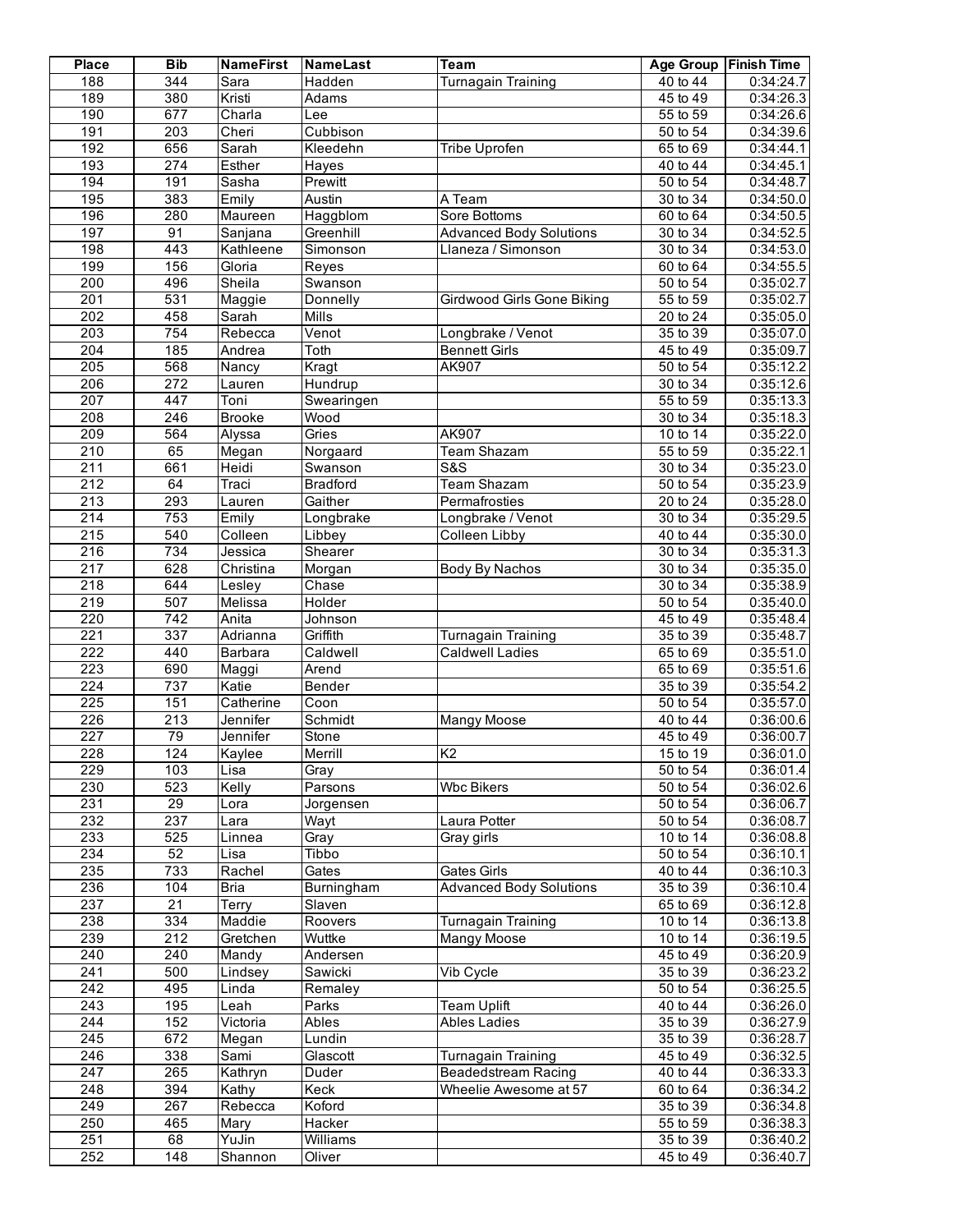| <b>Place</b>     | <b>Bib</b>       | <b>NameFirst</b> | NameLast                | Team                         |                                    | Age Group   Finish Time |
|------------------|------------------|------------------|-------------------------|------------------------------|------------------------------------|-------------------------|
| 253              | 361              | Beta Rae         | Thompson                |                              | 30 to 34                           | 0:36:42.5               |
| 254              | 302              | Christine        | Cosby                   | <b>Mountain Mamas</b>        | $\overline{40}$ to $\overline{44}$ | 0:36:45.4               |
| 255              | 154              | Julee            | Farley                  |                              | 50 to 54                           | 0:36:51.8               |
| 256              | 143              | Tammy            | Morton                  |                              | 50 to 54                           | 0:36:53.1               |
| 257              | 630              | Rachel           | Maddy                   | Body By Nachos               | 35 to 39                           | 0:36:53.3               |
| 258              | 569              | Jen              | Neuberger               | AK907                        | 45 to 49                           | 0:36:59.4               |
| 259              | 290              | Madalyn          | Gaither                 |                              | $15$ to $19$                       | 0:37:00.2               |
| 260              | 739              | Hannah           | Kornely                 |                              | 25 to 29                           | 0:37:00.2               |
| 261              | 233              | Nichole          | Gifford                 | The Galfords                 | 45 to 49                           | 0:37:04.5               |
| 262              | 407              | Alison           | McCarrey                |                              | $35$ to $39$                       | 0:37:04.7               |
| 263              | 130              | <b>Berit</b>     | Alcorn                  |                              | 25 to 29                           | 0:37:07.2               |
| 264              | 626              | Alicia           | $\overline{V}$ ernon    | Body By Nachos               | 45 to 49                           | 0:37:11.3               |
| 265              | 141              | Erin             | Wade                    |                              | 35 to 39                           | 0:37:14.8               |
| 266              | 249              | Kari             | Brookover               | Kari Brookover / Nelda Dodge | 55 to 59                           | 0:37:16.5               |
| 267              | 113              | Carla            | Erickson                |                              | 45 to 49                           | 0:37:16.7               |
| 268              | 556              | Nicole           | Knox                    | Darwin's Theory              | 35 to 39                           | 0:37:20.0               |
| 269              | 732              |                  | Gaskill                 | <b>Gates Girls</b>           | 10 to 14                           | 0:37:23.5               |
| 270              | 101              | Lauren<br>Elisa  | Samuelson               |                              | 50 to 54                           | 0:37:24.5               |
| $\overline{271}$ | 335              |                  | Griffith                |                              |                                    |                         |
|                  |                  | Susannah         |                         | <b>Turnagain Training</b>    | 15 to 19                           | 0:37:26.8               |
| 272              | 136              | Jennifer         | Gates                   |                              | 35 to 39                           | 0:37:29.8               |
| $\overline{273}$ | 173              | Patricia         | O'Gorman                |                              | 70 to 74                           | 0:37:31.8               |
| 274              | $\overline{313}$ | Karen            | Cushman                 |                              | 60 to 64                           | 0:37:33.1               |
| 275              | 467              | Mary             | Mills                   |                              | 55 to 59                           | 0:37:35.6               |
| 276              | 259              | Toya             | <b>Rivers</b>           | <b>Beadedstream Racing</b>   | 40 to 44                           | 0:37:41.6               |
| $\overline{277}$ | 589              | Abby             | Tiedemann               | Central                      | 35 to 39                           | 0:37:41.7               |
| $\overline{278}$ | 420              | Amanda           | Thomas                  | <b>Team Kitten</b>           | 15 to 19                           | 0:37:43.8               |
| 279              | 161              | Kylie            | Duby                    | Pretty & Ok at Bikes         | 25 to 29                           | 0:37:45.4               |
| 280              | 463              | Margie           | Lytle                   | <b>Adventure Buddies</b>     | 40 to 44                           | 0:37:48.6               |
| 281              | 291              | Karen            | <b>Divelbiss</b>        | Permafrosties                | 55 to 59                           | 0:37:49.7               |
| 282              | 261              | Katerina         | Wessels                 | Beadedstream Racing          | 50 to 54                           | 0:37:52.4               |
| 283              | 412              | Rachel           | Scott                   | <b>The Dooners</b>           | 30 to 34                           | 0:37:52.6               |
| 284              | $\overline{310}$ | Phillipia        | <b>Holness</b>          |                              | 55 to 59                           | 0:37:58.6               |
| 285              | 288              | Christi          | Meyn                    | Two Wheeled Wonders          | $25$ to 29                         | 0:38:01.5               |
| 286              | 100              | Jessy            | <b>Hilliard</b>         |                              | 35 to 39                           | 0:38:01.8               |
| 287              | 421              | Dena             | Thomas                  | <b>Team Kitten</b>           | 40 to $44$                         | 0:38:03.1               |
| 288              | $\overline{513}$ | Katherine        | O'Grady                 | Kristina's Biking Buddies    | 65 to 69                           | 0:38:03.5               |
| 289              | 243              | Tania            | Dennis                  | <b>Hockey Divas</b>          | 40 to 44                           | 0:38:05.6               |
| 290              | 270              | <b>Beth</b>      | Baker                   | Shazam                       | 65 to 69                           | 0:38:05.9               |
| 291              | 541              | Becca            | Valentine               | Colleen Libby                | 45 to 49                           | 0:38:07.6               |
| 292              | 400              | Joanna           | Lusk                    |                              | 50 to 54                           | 0:38:08.1               |
| 293              | 764              | Serena           | Sweet                   | <b>Team Sweet</b>            | 35 to 39                           | 0:38:11.5               |
| 294              | 705              | Melissa          | Hardesty                | Let Every Woman Know         | 40 to 44                           | 0:38:16.4               |
| 295              | $\overline{340}$ | Hartley          | Miller                  | <b>Turnagain Training</b>    | 15 to 19                           | 0:38:19.7               |
| 296              | 466              | Karla            | Kolash                  |                              | 70 to 74                           | 0.38:19.8               |
| 297              | 281              | Melinda          | Rathkopf                | Sore Bottoms                 | 45 to 49                           | 0:38:20.2               |
| 298              | 529              | Katherine        | Faryniarz               |                              | 60 to 64                           | 0:38:21.9               |
| 299              | 662              | Debbie           | Slater                  | S&S                          | 30 to 34                           | 0:38:23.7               |
| 300              | 278              | Kimberly         | <b>Buskirk</b>          | Aurora Wild                  | $45$ to $49$                       | 0:38:25.6               |
| 301              | 71               | Dara             | Stull                   |                              | 10 to 14                           | 0:38:26.5               |
| 302              | 389              | Judy             | Thompson                | <b>USPHS</b>                 | 40 to 44                           | 0:38:27.2               |
| 303              | 453              | Adeline          | Schlabaugh              | Bellingham or Bust!          | 40 to 44                           | 0:38:30.9               |
| $\overline{304}$ | 470              | Carlene          | Van Tol                 | Alaska Dirt Divas            | $\overline{55}$ to $59$            | 0:38:32.2               |
| 305              | 425              | Cassandra        | Barsalou                |                              | $25$ to 29                         | 0:38:32.7               |
| 306              | 752              | Melanie          | Clark                   |                              | 55 to 59                           | 0:38:35.4               |
| $\overline{307}$ | 703              |                  |                         | Whose Idea Was This?         | 30 to 34                           |                         |
| 308              | 230              | Jaylee           | <b>Brendel</b><br>Galko | The Galfords                 | 10 to 14                           | 0:38:36.9<br>0:38:37.8  |
|                  |                  | Morgan           |                         |                              |                                    |                         |
| 309              | 678              | Celia            | Rozen                   |                              | 60 to 64                           | 0:38:43.6               |
| $\overline{310}$ | $\overline{172}$ | Wendy            | Boyd                    |                              | 35 to 39                           | 0:38:44.0               |
| $\overline{311}$ | 144              | Jeanne           | Fischer                 |                              | 70 to 74                           | 0:38:50.1               |
| $\overline{312}$ | 348              | <b>Brooke</b>    | Wagner                  | <b>Turnagain Training</b>    | 10 to 14                           | 0:38:50.3               |
| 313              | 296              | Rachel           | Hopkins                 | Permafrosties                | 40 to 44                           | 0:38:52.5               |
| $\overline{314}$ | 751              | Kate             | <b>Nixon</b>            |                              | 65 to 69                           | 0:38:53.3               |
| 315              | 396              | Gail             | Hoefler                 | Wheelie Awesome at 57        | 55 to 59                           | 0:38:55.0               |
| 316              | 427              | Tana             | Stone                   |                              | 40 to 44                           | 0:38:58.2               |
| $\overline{317}$ | 454              | Shirley          | Pittz                   |                              | 65 to 69                           | 0:39:00.2               |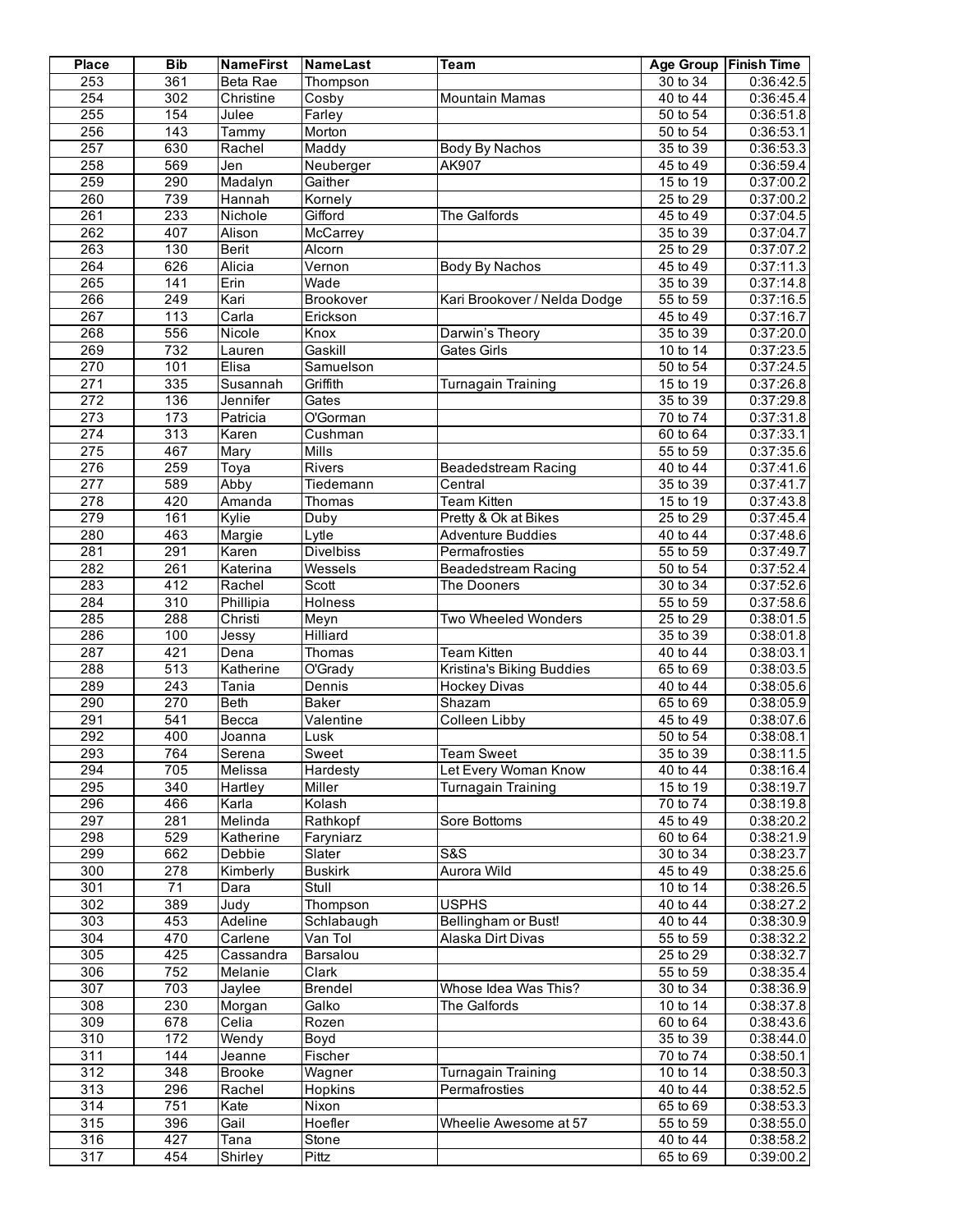| <b>Place</b>                         | <b>Bib</b>              | <b>NameFirst</b>  | NameLast           | <b>Team</b>                             |                                    | Age Group Finish Time  |
|--------------------------------------|-------------------------|-------------------|--------------------|-----------------------------------------|------------------------------------|------------------------|
| 318                                  | 315                     | Jennifer          | McCord             | Alaska Dirt Divas / Bicycle Shop        | 40 to 44                           | 0:39:01.6              |
| 319                                  | 376                     | Jolene            | Hurd               | <b>Gal Pals</b>                         | 30 to 34                           | 0:39:01.8              |
| 320                                  | $\overline{201}$        | Heather           | White              | <b>Feisty Freistones</b>                | 25 to 29                           | 0:39:03.5              |
| 321                                  | 649                     | Laura             | Burzinski          | Fit2Win                                 | 60 to 64                           | 0:39:04.4              |
| 322                                  | 524                     | Aven              | Gray               | Gray girls                              | 10 to 14                           | 0:39:07.4              |
| 323                                  | $\overline{724}$        | Jeanne            | Molitor            | <b>Trailside walkers</b>                | 65 to 69                           | 0:39:08.3              |
| 324                                  | $\overline{714}$        | Michelle          | Moore              |                                         | 35 to 39                           | 0:39:11.5              |
| 325                                  | 93                      | Caye              | Moberg             |                                         | 50 to 54                           | 0:39:12.8              |
| 326                                  | $\overline{74}$         | Yeghsa            | Vartanian          |                                         | 40 to 44                           | 0:39:13.7              |
| 327                                  | 411                     | Christina         | Young              | Young                                   | 55 to 59                           | 0:39:16.2              |
| 328                                  | 594                     | Dana              | Cordle             |                                         | 30 to 34                           | 0:39:17.9              |
| 329<br>330                           | $\overline{349}$<br>138 | Heather<br>Leslie | Sutherlin<br>Dean  | Turnagain Training                      | 45 to 49<br>60 to 64               | 0:39:19.6<br>0:39:23.8 |
| 331                                  | $\overline{82}$         | Victoria          | Hillwig            |                                         | 35 to 39                           | 0:39:24.3              |
| 332                                  | 694                     | Erika             | Bennett            | Monkeyfacedballerinas                   | 45 to 49                           | 0:39:31.3              |
| 333                                  | 654                     | Renee             | Goentzel           | Tribe Uprofen                           | 35 to 39                           | 0:39:35.3              |
| 334                                  | $\overline{241}$        | Kathleen          | Haslett            | <b>Hockey Divas</b>                     | $65$ to $69$                       | 0:39:36.9              |
| 335                                  | $\overline{31}$         | Sandra            | Lee                |                                         | 60 to 64                           | 0:39:37.1              |
| 336                                  | 621                     | Gail              | Rust               | Lake Hood                               | 55 to 59                           | 0:39:40.7              |
| 337                                  | 686                     | Rosa              | Guerra             |                                         | $60$ to $64$                       | 0:39:45.2              |
| 338                                  | 253                     | Jeanine           | Huston             |                                         | 60 to 64                           | 0:39:45.3              |
| 339                                  | 693                     | Keena             | Bennett            | Monkeyfacedballerinas                   | 10 to 14                           | 0:39:46.5              |
| $\overline{340}$                     | 763                     | Ashley            | Barrera            | <b>Team Sweet</b>                       | 30 to 34                           | 0:39:46.7              |
| $\overline{341}$                     | 477                     | Deborah           | Warner             | <b>Toddladies</b>                       | $55$ to $59$                       | 0:39:48.0              |
| $\overline{342}$                     | 459                     | Calla             | Willett            |                                         | 45 to 49                           | 0:39:48.2              |
| $\overline{343}$                     | 86                      | Mari              | Rueter             |                                         | 30 to 34                           | 0:39:48.6              |
| $\overline{344}$                     | 731                     | Callie            | Gates              | <b>Gates Girls</b>                      | 15 to 19                           | 0:39:52.6              |
| $\overline{345}$                     | $\overline{245}$        | Julia             | Jones              | <b>Hockey Divas</b>                     | 30 to 34                           | 0:39:54.1              |
| 346                                  | 583                     | Amanda            | Rood               |                                         | 40 to 44                           | 0:39:56.6              |
| $\overline{347}$                     | 643                     | Eleanor           | Mayo               | MayoBoston                              | 30 to 34                           | 0:39:56.9              |
| $\overline{348}$                     | 505                     | Dana              | McDonald           | McDonald girls                          | 40 to 44                           | 0:39:59.7              |
| 349                                  | 279                     | Lauri             | Lingafelt          |                                         | 50 to 54                           | 0:40:01.3              |
| 350                                  | 199                     | Gerri             | <b>Tokar-Hines</b> | <b>Team Uplift</b>                      | 40 to 44                           | 0:40:02.7              |
| 351                                  | 655                     | $\overline{A}$ my | Orange-Posma       | <b>Tribe Uprofen</b>                    | 55 to 59                           | 0:40:03.4              |
| 352<br>353                           | 232                     | Madilyn           | Gifford            | The Galfords                            | 10 to 14<br>$45$ to $49$           | 0:40:04.8<br>0:40:04.9 |
| 354                                  | 186<br>$\overline{372}$ | Dana<br>Joani     | Aasland<br>Welch   | <b>Bennett Girls</b><br><b>Gal Pals</b> | 60 to 64                           | 0:40:05.7              |
| 355                                  | 478                     | Julia             | Todd               | <b>Toddladies</b>                       | 15 to 19                           | 0:40:11.2              |
| 356                                  | 679                     | Vanessa           | Hall               |                                         | 30 to 34                           | 0:40:12.3              |
| $\overline{357}$                     | $\overline{205}$        | Sherrille         | Van Horn           | Dragonfly gals                          | 50 to 54                           | 0:40:21.5              |
| 358                                  | 503                     | Madison           | McDonald           | McDonald girls                          | 10 to 14                           | 0:40:24.0              |
| 359                                  | 58                      | Anna              | Green              | Ladies of Book Club                     | 10 to 14                           | 0:40:32.1              |
| 360                                  | 250                     | Cassie            | Ostrander          |                                         | 35 to 39                           | 0:40:34.4              |
| 361                                  | 316                     | Aleesha           | Towns-Bain         |                                         | 40 to 44                           | 0:40:35.6              |
| 362                                  | 347                     | Addison           | Eldridge           | <b>Turnagain Training</b>               | 10 to 14                           | 0:40:38.8              |
| 363                                  | 651                     | Lorna             | Collins            | Fit <sub>2win</sub>                     | 50 to 54                           | 0:40:39.0              |
| 364                                  | 409                     | Lorinda           | Jensen             |                                         | $\overline{30}$ to $\overline{34}$ | 0:40:40.8              |
| 365                                  | 184                     | Amanda            | Loy                |                                         | 35 to 39                           | 0:40:46.1              |
| 366                                  | 355                     | Ana               | Kroona             | It's All Downhill From Here             | 10 to 14                           | 0:40:47.8              |
| 367                                  | 410                     | Gretchen          | Klein              | Young                                   | 45 to 49                           | 0:40:49.0              |
| 368                                  | 761                     | Heather           | McCarthy           | Team Rogers park                        | 40 to 44                           | 0:40:49.8              |
| 369                                  | $\overline{519}$        | Kathleen          | Judy               |                                         | 55 to 59                           | 0:40:52.1              |
| $\overline{370}$                     | 182                     | Pamela            | Post               | P&D                                     | 50 to 54                           | 0:40:59.4              |
| $\overline{371}$                     | 716                     | Katy              | Cross              |                                         | 50 to 54                           | 0:41:01.4              |
| $\overline{372}$                     | 215                     | Avigail           | Curry              | <b>Mangy Moose</b>                      | 40 to 44                           | 0:41:04.6              |
| $\overline{373}$<br>$\overline{374}$ | 684<br>$\overline{377}$ | Yvonne            | Oren<br>Acena      | Soldotna Sprockettes<br><b>Gal Pals</b> | 45 to 49<br>65 to 69               | 0:41:06.7<br>0:41:08.6 |
| 375                                  | 354                     | Trula<br>Ruth     | Kroona             | It's All Downhill From Here             | 50 to 54                           | 0:41:09.0              |
| 376                                  | 277                     | <b>Brooke</b>     | <b>Buskirk</b>     | Aurora Wild                             | 20 to 24                           | 0:41:12.1              |
| $\overline{377}$                     | 548                     | Christine         | Anaruk             |                                         | 25 to 29                           | 0:41:12.4              |
| $\overline{378}$                     | 224                     | Kristen           | Bearden            |                                         | 30 to 34                           | 0:41:14.7              |
| $\overline{379}$                     | 204                     | Alexandrea        | Van Horn           | Dragonfly gals                          | 15 to 19                           | 0:41:15.1              |
| 380                                  | 137                     | <b>Brittany</b>   | <b>Barkshire</b>   |                                         | 25 to 29                           | 0:41:19.6              |
| 381                                  | 242                     | Faye              | Fraze              | <b>Hockey Divas</b>                     | 35 to 39                           | 0:41:22.0              |
| 382                                  | 120                     | Trudy             | Keller             | Every Pedal of the Way                  | 70 to 74                           | 0:41:24.9              |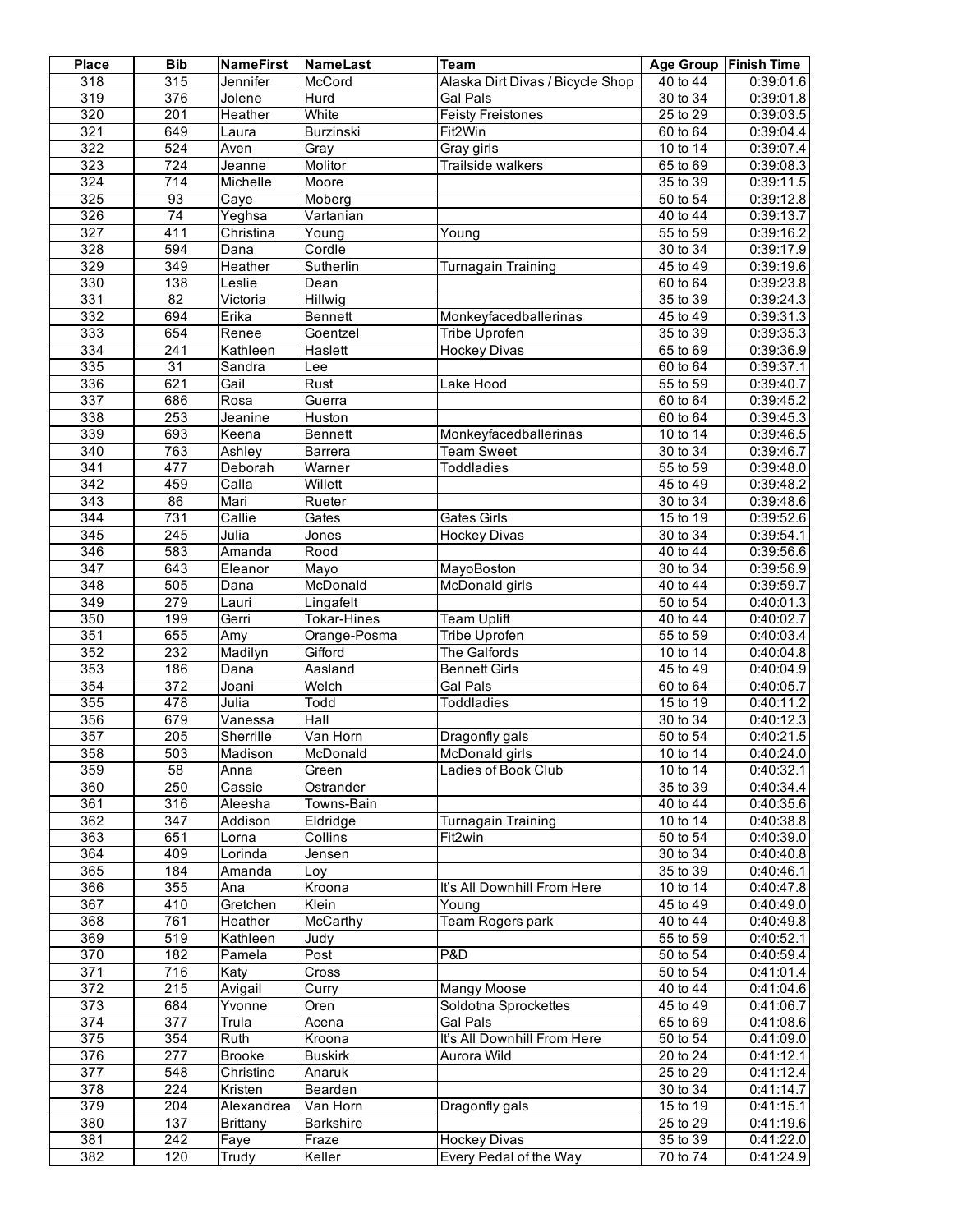| <b>Place</b> | <b>Bib</b>        | <b>NameFirst</b>  | NameLast                      | <b>Team</b>                                | Age Group             | Finish Time            |                        |
|--------------|-------------------|-------------------|-------------------------------|--------------------------------------------|-----------------------|------------------------|------------------------|
| 383          | 188               | Carol Silva       | Carol Silva                   |                                            | 65 to 69              | 0:41:25.2              |                        |
| 384          | 702               | Judy              | Krier                         | Whose Idea Was This?                       | 60 to 64              | 0:41:27.5              |                        |
| 385          | 123               | Alex              | Losoya                        |                                            | $25$ to 29            | 0:41:27.5              |                        |
| 386          | 428               | Cynthia           | Price                         |                                            | 55 to 59              | 0:41:28.1              |                        |
| 387          | 480               | Helen             | Hamner                        |                                            | 65 to 69              | 0:41:31.0              |                        |
| 388          | 375               | Ashlen            | Deschweinitz                  | <b>Gal Pals</b>                            | 25 to 29              | 0:41:32.1              |                        |
| 389          | 627               | MJ                | Motta                         | Body By Nachos                             | 30 to 34              | 0:41:32.1              |                        |
| 390          | 435               | <b>Diane</b>      | <b>Brewer</b>                 |                                            | 50 to 54              | 0:41:34.7              |                        |
| 391          | 234               | Rachel            | Dalman                        | The Galfords                               | 25 to 29              | 0:41:36.9              |                        |
| 392          | 658               | Tracey            | Keaton                        | <b>CycleSisters</b>                        | 45 to 49              | 0:41:37.2              |                        |
| 393          | $\overline{227}$  | Andria            | Payne                         |                                            | 35 to 39              | 0:41:37.6              |                        |
| 394          | 393               | Jessica           | Maves<br>McDonald             |                                            | 40 to 44              | 0:41:38.5              |                        |
| 395<br>396   | 504<br>374        | Audrey            |                               | McDonald girls                             | 10 to 14              | 0:41:38.8              |                        |
| 397          | 635               | Karen             | McMaster-Skogstad<br>McCreary | <b>Gal Pals</b><br><b>McSisters</b>        | 65 to 69<br>50 to 54  | 0:41:39.4<br>0:41:40.6 |                        |
| 398          | 647               | Karen             | Kniffen                       |                                            | 50 to 54              | 0:41:45.4              |                        |
| 399          | $\overline{218}$  | Maryann<br>Shauna | <b>Boquist</b>                |                                            | 35 to 39              | 0:41:47.0              |                        |
| 400          | 362               | Gail              | Thompson                      |                                            | 55 to 59              | 0:41:48.1              |                        |
| 401          | 526               | Carrie            | Gray                          | Gray girls                                 | 40 to 44              | 0:41:49.0              |                        |
| 402          | 395               | Cheryl            | Hannon                        | Wheelie Awesome At 57                      | 60 to 64              | 0:41:51.1              |                        |
| 403          | 94                | Renee             | <b>Hilliard</b>               |                                            | 35 to 39              | 0:41:52.1              |                        |
| 404          | 451               | <b>Brook</b>      | Pester                        | Sims /Pester                               | 40 to 44              | 0:41:52.7              |                        |
| 405          | 67                | Ariana            | Williams                      |                                            | 5 to 9                | 0:41:55.0              |                        |
| 406          | 616               | Kelsey            | Smith                         | <b>CDN Girls</b>                           | $\overline{10}$ to 14 | 0:41:56.0              |                        |
| 407          | 84                | Lu                | Gallego                       |                                            | 40 to 44              | 0:41:57.9              |                        |
| 408          | 488               | Sue               | Looney                        |                                            | 55 to 59              | 0:41:59.7              |                        |
| 409          | 553               | Betsy             | <b>McKitick</b>               |                                            | 50 to 54              | 0:42:02.0              |                        |
| 410          | 481               | Gail              | Heineman                      |                                            | 60 to 64              | 0:42:02.1              |                        |
| 411          | 308               | Karen             | LaMay                         | LaSap                                      | 55 to 59              | 0:42:14.9              |                        |
| 412          | 528               | Susana            | Widmar                        | Susana Widmar                              | 45 to 49              | 0:42:16.3              |                        |
| 413          | $\overline{133}$  | Vera              | Hershey                       |                                            | 65 to 69              | 0:42:19.9              |                        |
| 414          | 622               | Angie             | Jensen                        | Lake Hood                                  | 50 to 54              | 0:42:22.5              |                        |
| 415          | 711               | Jean              | Moran                         | Let Every Woman Know                       | 55 to 59              | 0:42:29.6              |                        |
| 416          | 674               | Shelby            | <b>Bates</b>                  | Go Go Go                                   | 15 to 19              | 0:42:31.3              |                        |
| 417<br>418   | 759<br>509        | Lexy              | <b>Willis</b>                 | trisomethingnew                            | 25 to 29<br>$80 +$    | 0:42:37.4              |                        |
| 419          | 535               | Mary<br>Diane     | Hensel<br>Frank               | Kristina's Biking Buddies                  | 70 to 74              | 0:42:38.6<br>0:42:39.6 |                        |
| 420          | 464               | Liane             | Ryan                          | <b>Adventure Buddies</b>                   | 45 to 49              | 0:42:41.0              |                        |
| 421          | 118               | Alissa            | Engelby                       |                                            | 40 to 44              | 0:42:45.2              |                        |
| 422          | 450               | Olivia            | Sims                          | Sims /Pester                               | 35 to 39              | 0:42:45.6              |                        |
| 423          | $\frac{110}{110}$ | Gabi              | Miller                        | <b>Advanced Body Solutions</b>             | 30 to 34              | 0:42:48.5              |                        |
| 424          | 520               | Marlene           | Kroon                         | <b>Wbc Bikers</b>                          | 65 to 69              | 0:42:51.7              |                        |
| 425          | 146               | Millie            | Spezialy                      | Kristina's Biking Buddies                  | $\overline{80}$ +     | 0:42:53.5              |                        |
| 426          | 549               | Grace             | Korn                          | Korn Girls                                 | 10 to 14              | 0:42:56.0              |                        |
| 427          | $\overline{327}$  | Ashly             | <b>Beckes</b>                 | Turnagain Training                         | 30 to 34              |                        | 0:42:56.2 Trail-A-Bike |
| 428          | 328               | Anja              | <b>Beckes</b>                 | <b>Turnagain Training</b>                  | 5 to 9 (T)            |                        | 0:42:56.9 Trail-A-Bike |
| 429          | $\overline{577}$  | Sabrina           | Willis                        | Maserati Mamas                             | 50 to 54              | 0:43:12.2              |                        |
| 430          | 489               | Rebekah           | Land                          |                                            | 35 to 39              | 0:43:13.0              |                        |
| 431          | 356               | Alexa             | Blakey                        | It's All Downhill From Here                | 10 to 14              | 0:43:22.2              |                        |
| 432          | 485               | Angela            | Johnstone                     | <b>Piccard ladies</b>                      | 25 to 29              | 0:43:23.3              |                        |
| 433          | 381               | Arianne           | Morrison                      |                                            | 35 to 39              | 0:43:23.7              |                        |
| 434          | 216               | Tara              | Barndt                        | Barndt / VanHoozer                         | 40 to 44              | $\overline{0.43:31.8}$ |                        |
| 435          | 570               | Elisa             | Vakalis                       |                                            | 40 to 44              | 0:43:32.0              |                        |
| 436          | 127               | Linda             | Smith                         | Smith                                      | 45 to 49              | 0:43:39.9              |                        |
| 437          | 263               | Jamie             | Woodall                       | Beadedstream Racing                        | 20 to 24              | 0:43:40.5              |                        |
| 438<br>439   | 484<br>522        | LuAnn             | Piccard                       | <b>Piccard ladies</b><br><b>Wbc Bikers</b> | 55 to 59<br>70 to 74  | 0:43:45.9<br>0:43:47.2 |                        |
| 440          | 416               | Susan<br>Sierra   | Swanner<br>Willis             | Wolf Gang                                  | 5 to 9                | 0:43:50.0              |                        |
| 441          | 125               | Kellie            | Merrill                       | K <sub>2</sub>                             | 45 to 49              | 0:43:51.1              |                        |
| 442          | 122               | Mary              | Waltz                         |                                            | 60 to 64              | 0:43:52.3              |                        |
| 443          | 631               | Sharon            | Holland                       |                                            | 55 to 59              | 0:43:52.4              |                        |
| 444          | 755               | Krystle           | Penaflor                      | trisomethingnew                            | $\overline{35}$ to 39 | 0:43:54.0              |                        |
| 445          | 126               | Talia             | Smith                         | Smith                                      | 5 to 9                | 0:43:59.4              |                        |
| 446          | 236               | Laura             | Potter                        |                                            | 50 to 54              | 0:44:00.3              |                        |
| 447          | 666               | Melissa           | Todd                          | Toddgirls                                  | 10 to 14              | 0:44:04.1              |                        |
|              |                   |                   |                               |                                            |                       |                        |                        |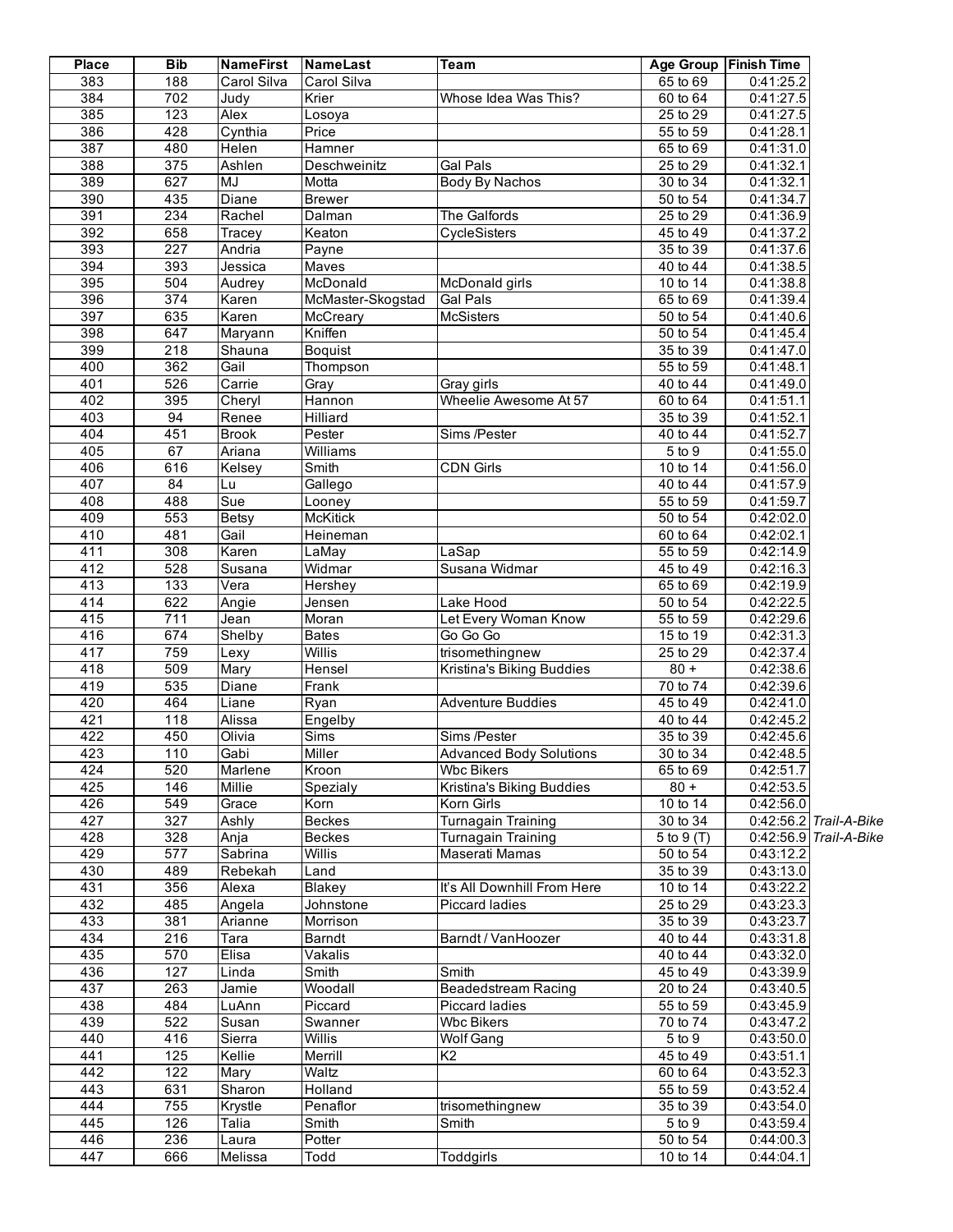| <b>Place</b>     | <b>Bib</b>       | <b>NameFirst</b> | NameLast         | Team                           | <b>Age Group</b>        | <b>Finish Time</b> |                        |
|------------------|------------------|------------------|------------------|--------------------------------|-------------------------|--------------------|------------------------|
| 448              | $\overline{512}$ | Kristine         | Kincaid          | Kristina's biking buddies      | 55 to 59                | 0:44:05.1          |                        |
| 449              | 612              | Rosemary         | Knopp            | <b>WK</b>                      | 5 to 9 (T)              |                    | 0:44:06.3 Trail-A-Bike |
| 450              | $\overline{543}$ | Sarah            | Lowry            |                                | 15 to 19                | 0:44:17.7          |                        |
| 451              | 472              | Clare            | <b>Bernstine</b> | Spin Sistas                    | 15 to 19                | 0:44:23.5          |                        |
| 452              | 638              | Yulia            | Baumgartner      | <b>Team Salmon</b>             | 45 to 49                | 0:44:28.6          |                        |
| 453              | 597              | <b>Brenna</b>    | Eubank           | <b>Wheelie Tired</b>           | 15 to 19                | 0:44:38.8          |                        |
| 454              | 391              | Beth             | Kutyba           | Humphrey / Kutyba              | $\overline{50}$ to $54$ | 0:44:47.9          |                        |
| 455              | 598              | Tawni            | Eubank           | <b>Wheelie Tired</b>           | 45 to 49                | 0:44:48.3          |                        |
| 456              | 720              | Donabelle        | Shepherd         | Shepherd                       | 40 to 44                | 0:44:53.6          |                        |
| 457              | 166              | Hannah           | Stepetin         | Sassy Sprockets                | 10 to 14                | 0:44:58.2          |                        |
| 458              | 192              | Ellie            | Cutting          | The Cutting Edge               | 10 to 14                | 0:44:58.9          |                        |
| 459              | 105              | Jacquelyn        | Welge            | <b>Advanced Body Solutions</b> | $35$ to $39$            | 0:45:09.6          |                        |
| 460              | 433              | <b>Danielle</b>  | Potton           | WardPotten                     | 10 to 14                | 0:45:11.9          |                        |
| 461              | $\overline{719}$ | Skylar           | Shepherd         |                                | 5 to 9                  | 0:45:12.7          |                        |
| 462              | 756              | Tina             | Lam              | trisomethingnew                | 40 to 44                | 0:45:15.1          |                        |
| 463              | 311              | Anna             | <b>Bryant</b>    |                                | 45 to 49                | 0:45:22.7          |                        |
| 464              | 287              | Mindy            | Meyn             | Two Wheeled Wonders            | 60 to 64                | 0:45:31.2          |                        |
| 465              | 599              | Shannon          | Dosko            | <b>Wheelie Tired</b>           | 45 to 49                | 0:45:35.0          |                        |
| 466              | $\overline{715}$ | Sandi            | Fredrickson      |                                | 55 to 59                | 0:45:38.5          |                        |
| 467              | 390              | Arianna          | Humphrey         | Humphrey / Kutyba              | 45 to 49                | 0:45:40.2          |                        |
| 468              | 196              | Jessica          | Crisp            | <b>Team Uplift</b>             | 35 to 39                | 0:45:40.2          |                        |
| 469              | 231              | <b>Brandy</b>    | Galko            | The Galfords                   | 40 to 44                | 0:45:45.6          |                        |
| 470              | 162              | Ciara            | Stoutenburgh     | Pretty & Ok at Bikes           | 25 to 29                | 0:45:46.9          |                        |
| 471              | $\overline{210}$ | Thitinan         | Dykstal          |                                | 40 to 44                | 0:45:49.6          |                        |
| 472              | 494              | Renae            | Sather           | Capable Crew                   | 45 to 49                | 0:45:55.5          |                        |
| 473              | 757              | Denise           | Wright           | trisomethingnew                | 50 to 54                | 0:45:55.7          |                        |
| 474              | 174              | Lee              | Miller           |                                | $\overline{55}$ to $59$ | 0:46:04.2          |                        |
| 475              | 444              | Harper           | Willman          | Willman Women                  | $10$ to $14$            | 0:46:08.9          |                        |
| 476              | 429              | Debbi            | Heinen           |                                | 55 to 59                | 0:46:12.6          |                        |
| 477              | 97               | Kathy            | Dale             |                                | 75 to 79                | 0:46:13.1          |                        |
| 478              | 385              | Lisa             | <b>Burkhart</b>  |                                | 35 to 39                | 0:46:17.2          |                        |
| 479              | 576              | Polly            | <b>Divens</b>    | Maserati Mamas                 | 45 to 49                | 0:46:17.4          |                        |
| 480              | 116              | Ansley           | Carter           |                                | 45 to 49                | 0:46:20.1          |                        |
| 481              | 521              | Doreen           | Beech            | <b>Wbc Bikers</b>              | 60 to 64                | 0:46:21.8          |                        |
| 482              | 181              | Tina             | Tomsen           |                                | 60 to 64                | 0:46:24.5          |                        |
| 483              | 559              | Giulia           | <b>Brunetta</b>  | Wildflowers                    | 15 to 19                | 0:46:26.8          |                        |
| 484              | 153              | Madelin          | Lowen            |                                | $\overline{10}$ to 14   | 0:46:29.5          |                        |
| 485              | 696              | Jodi             | Harskamp         | Monkeyfacedballerinas          | 40 to 44                | 0:46:32.8          |                        |
| 486              | $\overline{542}$ | Rosetta          | Alcantra         |                                | 45 to 49                | 0.46:33.0          |                        |
| 487              | 303              | Andrea           | Jones            | <b>Mountain Mamas</b>          | 35 to 39                | 0:46:35.0          |                        |
| 488              | 228              | Patty            | Homerding        |                                | 25 to 29                | 0:46:36.4          |                        |
| 489              | 369              | Kate             | Abbott           | Team Sloth                     | 45 to 49                | 0:46:38.7          |                        |
| 490              | 617              | Jocelyn          | Smith            | <b>CDN Girls</b>               | 45 to 49                | 0:46:41.3          |                        |
| 491              | 575              | Erin             | Knotek           | Maserati Mamas                 | 50 to 54                | 0:46:41.5          |                        |
| 492              | 183              | Debbie           | Mihelich         | D & P                          | 55 to 59                | 0:46:44.2          |                        |
| 493              | 235              | Kristina         | Busch            |                                | 35 to 39                | 0:46:47.6          |                        |
| 494              | $\overline{211}$ | Emily            | Wagner           |                                | 35 to 39                | 0:46:48.4          |                        |
| 495              | 282              | Marie            | Westphal         | Sore Bottoms                   | 45 to 49                | 0:46:49.7          |                        |
| 496              | 357              | Ella             | Blakey           | It's All Downhill From Here    | $\overline{10}$ to 14   | 0:46:51.2          |                        |
| 497              | 695              | Tui              | Stanbury         | Monkeyfacedballerinas          | 5 to 9                  | 0:46:51.6          |                        |
| 498              | 368              | Henry            | Ash              | <b>Team Sloth</b>              | 10 to 14                | 0:46:56.0          |                        |
| 499              | 707              | Alicia           | Tolman           | Let Every Woman Know           | 35 to 39                | 0:46:56.9          |                        |
| 500              | $\overline{217}$ | Lara             | VanHoozer        | Barndt / VanHoozer             | 40 to 44                | 0:46:58.8          |                        |
| 501              | 330              | Michelle         | Reger            | Turnagain Training             | 40 to 44                | 0:46:59.9          |                        |
| 502              | 284              | Janet            | Shelley          | Sore bottoms                   | 45 to 49                | 0:47:04.3          |                        |
| 503              | $\overline{220}$ | Sherri           | Douglas          | <b>Tullip Trotters</b>         | 60 to 64                | 0:47:04.6          |                        |
| 504              | 438              | Jennifer         | Reich Haas       | Pura Vida                      | $\overline{40}$ to 44   | 0:47:09.4          |                        |
| 505              | 339              | Parveen          | Murray           | Turnagain Training             | 35 to 39                | 0:47:15.9          |                        |
| 506              | 399              | Michelle         | Garner           | Wheelie Awesome at 57          | 55 to 59                | 0:47:18.4          |                        |
| 507              | 629              | Helen            | Strackeljahn     | Body By Nachos                 | 50 to 54                | 0:47:19.1          |                        |
| 508              | 437              | Kaeli            | Peltola          | Pura Vida                      | 15 to 19                | 0:47:27.8          |                        |
| 509              | 491              | Kathleen         | Adams            | Capable Crew                   | 55 to 59                | 0:47:35.0          |                        |
| $\overline{510}$ | 326              | JoAnne           | <b>Beckes</b>    | Turnagain Training             | 60 to 64                | 0:47:46.0          |                        |
| 511              | 198              | Angie            | Schleyer         | <b>Team Uplift</b>             | 45 to 49                | 0:47:46.6          |                        |
| $\overline{512}$ | 223              | Danielle         | Essary           |                                | 20 to 24                | 0:47:47.4          |                        |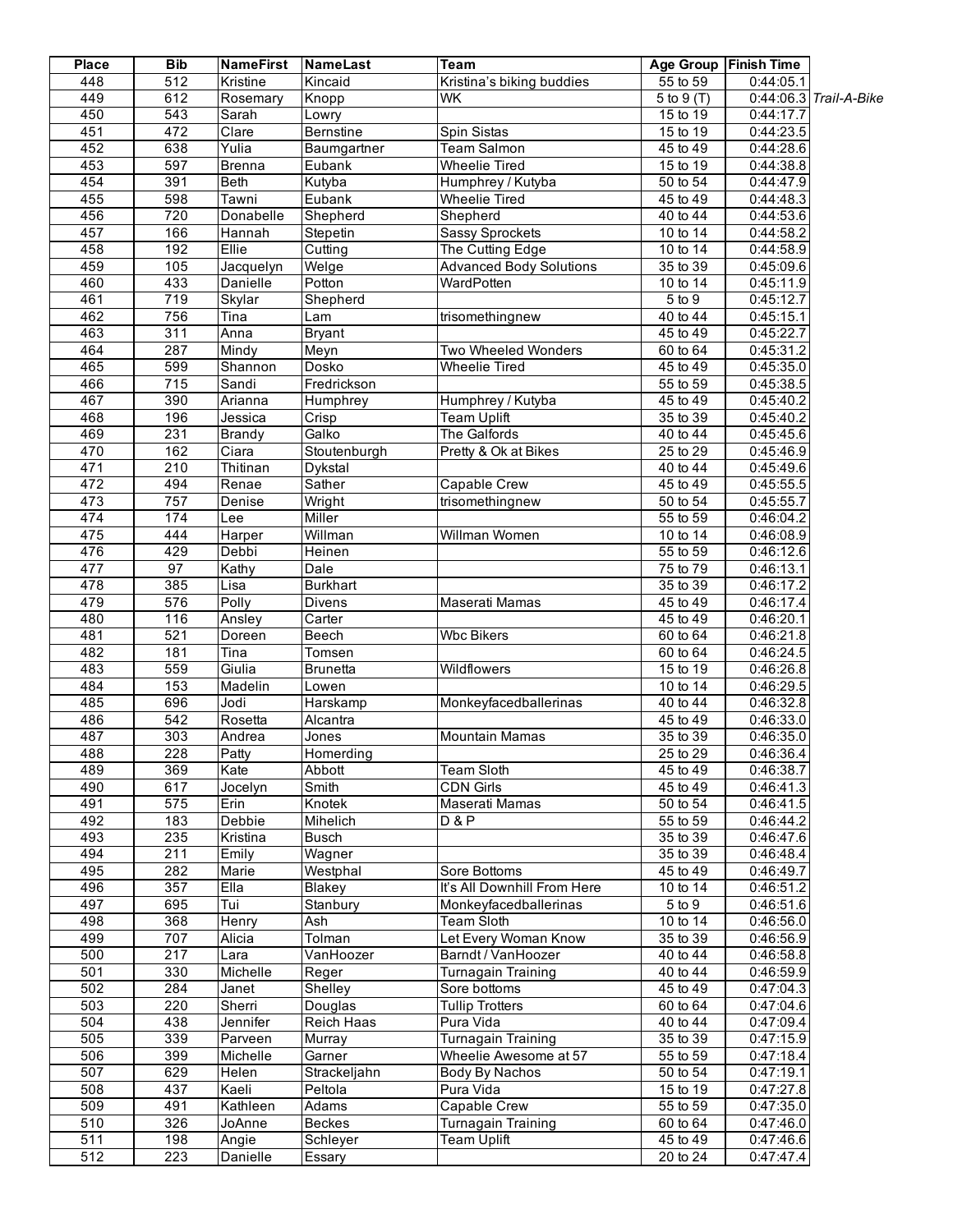| <b>Place</b>     | <b>Bib</b>       | <b>NameFirst</b> | NameLast           | <b>Team</b>                  | <b>Age Group</b>        | <b>Finish Time</b> |                        |
|------------------|------------------|------------------|--------------------|------------------------------|-------------------------|--------------------|------------------------|
| $\overline{513}$ | $\overline{710}$ | Jean             | Able               | Let Every Woman Know         | 65 to 69                | 0:47:52.4          |                        |
| $\overline{514}$ | 397              | Jolene           | Hotho              | Wheelie Awesome at 57        | 55 to 59                | 0:47:55.3          |                        |
| 515              | 765              | Alyssa           | Sweet              | <b>Team Sweet</b>            | 25 to 29                | 0:47:56.3          |                        |
| 516              | 332              | Jessica          | Huey               | Turnagain Training           | 40 to 44                | 0:48:15.4          |                        |
| $\overline{517}$ | 417              | Monica           | Perez-Verdia       | <b>Wolf Gang</b>             | 40 to 44                | 0:48:17.4          |                        |
| 518              | 387              | Katie            | McKillip           | <b>USPHS</b>                 | 35 to 39                | 0:48:27.2          |                        |
| 519              | 331              | Ava              | Huey               | <b>Turnagain Training</b>    | $\overline{10}$ to 14   | 0:48:32.3          |                        |
| 520              | 415              | Isabel           | Perez-Verdia       | Wolf Gang                    | 10 to 14                | 0:48:48.0          |                        |
| 521              | 691              | Harriet          | Bean               | Monkeyfacedballerinas        | 5 to 9                  | 0:48:49.3          |                        |
| 522              | 700              | Adeline          | Bell               |                              | 10 to 14                | 0:48:52.1          |                        |
| 523              | $\overline{515}$ | Rachel           | Goertz             | <b>Team Meg</b>              | 35 to 39                | 0:48:56.7          |                        |
| 524              | 285              | Jessie           | Hardison           | Anchorage Rowing Association | 15 to 19                | 0:48:57.9          |                        |
| 525              | 762              | Tammy            | Sterrett           | <b>Team Sweet</b>            | 55 to 59                | 0:49:02.8          |                        |
| 526              | 646              | Julie            | Tisdale            |                              | 45 to 49                | 0:49:02.9          |                        |
| $\overline{527}$ | 329              | Avery            | Reger              | <b>Turnagain Training</b>    | 10 to 14                | 0:49:13.9          |                        |
| 528              | $\overline{379}$ | Sarah            | Lindsey            | The Little Birds             | 40 to 44                | 0:49:15.4          |                        |
| 529              | 323              | Kelly            | Taylor-Lee         | <b>Turnagain Training</b>    | 40 to 44                | 0:49:18.9          |                        |
| 530              | 692              | Maria            | Klein              | Monkeyfacedballerinas        | 45 to 49                | 0:49:22.6          |                        |
| 531              | $\overline{373}$ | <b>Nikki</b>     | Acena              | Gal Pals                     | 30 to 34                | 0:49:25.1          |                        |
| 532              | 160              |                  | Janis              | <b>AKChicks</b>              | 55 to 59                | 0:49:25.2          |                        |
| 533              | $\overline{378}$ | Mary             |                    |                              |                         |                    |                        |
|                  |                  | Wren             | Mowery             | The Little Birds             | 10 to 14                | 0:49:34.1          |                        |
| 534              | 178              | Liv              | Kullberg           | <b>Emily Swanston</b>        | 5 to 9                  | 0:49:36.7          |                        |
| 535              | 537              | Hannah           | Reast              | <b>Team Reast</b>            | 20 to 24                | 0:49:52.8          |                        |
| 536              | 683              | Cassie           | Collins            | Soldotna Sprockettes         | 35 to 39                | 0:50:03.4          |                        |
| 537              | 269              | Traci            | Sanders            | Shazam                       | 35 to 39                | 0:50:16.6          |                        |
| 538              | 682              | Alexis           | Collins            | Soldotna Sprockettes         | 10 to 14                | 0:50:22.0          |                        |
| 539              | 600              | Rachel           | Miner              | <b>Wheelie Tired</b>         | 25 to 29                | 0:50:24.6          |                        |
| 540              | 713              | Karin            | Johnson            |                              | 50 to 54                | 0:50:32.9          |                        |
| $\overline{541}$ | 619              | Madison          | Chaitoff           | Lake Hood                    | 10 to 14                | 0:50:41.4          |                        |
| 542              | 620              | Kimberly         | Chaitoff           | Lake Hood                    | 45 to 49                | 0:50:42.6          |                        |
| 543              | 206              | Patricia         | Geitz              | PAJ                          | 70 to 74                | 0:50:52.9          |                        |
| 544              | 322              | Gabbie           | Lee                | Turnagain Training           | 5 to 9                  | 0:51:22.1          |                        |
| 545              | 590              | Bella            | Bohn               |                              | 10 to 14                | 0:51:23.1          |                        |
| 546              | 476              | Julie            | Leonard            | Spin Sistas                  | 60 to 64                | 0:51:27.0          |                        |
| $\overline{547}$ | $\overline{343}$ | Katriina         | Timm               | Turnagain Training           | 35 to 39                | 0:51:29.9          |                        |
| $\overline{548}$ | $\overline{516}$ | Carol ann        | Willard            | Team Meg                     | 55 to 59                | 0:51:30.9          |                        |
| $\overline{549}$ | $\overline{222}$ | EIIa             | Berryhill          | <b>Tullip Trotters</b>       | 25 to 29                | 0:51:33.3          |                        |
| 550              | 342              | Julia            | Timm               | Turnagain Training           | $\overline{10}$ to 14   | 0:51:44.3          |                        |
| 551              | 175              | Farrah           | Weinert            |                              | 40 to 44                | 0:51:52.5          |                        |
| 552              | 422              | Jade             | <b>Butterfield</b> |                              | 10 to 14                | 0:52:02.0          |                        |
| 553              | 551              | Erin             | Korn               | Korn Girls                   | 35 to 39                |                    | 0:52:02.2 Trail-A-Bike |
| 554              | 527              | Yanira           | Gonzalez           | Susana Widmar                | 40 to 44                | 0:52:02.6          |                        |
| 555              | 552              | Hannah           | Korn               | Korn Girls                   | $\overline{5}$ to 9 (T) |                    | 0:52:03.1 Trail-A-Bike |
| 556              | 286              | Janet            | Curran             | Anchorage Rowing Association | 50 to 54                | 0:52:11.9          |                        |
| 557              | 187              | Heather          | Warnick            |                              | 35 to 39                | 0:52:28.0          |                        |
| 558              | 634              | Deanna           | McCreary           | <b>McSisters</b>             | 40 to 44                | 0:52:38.5          |                        |
| 559              | 550              | Allison          | Korn               | Korn Girls                   | 10 to 14                | 0:52:52.3          |                        |
| 560              | 758              | Pheng            | Scott              | trisomethingnew              | 45 to 49                | 0:52:57.5          |                        |
| 561              | 474              | Abigail          | O'Malley           | Spin Sistas                  | $10$ to 14              | 0:52:58.7          |                        |
| 562              | 497              | Diane            | <b>Barnett</b>     |                              | 75 to 79                | 0:53:15.2          |                        |
| 563              | 473              | Lynne            | Farrington         | Spin Sistas                  | 45 to 49                | 0:53:19.9          |                        |
| 564              | 336              | Charlotte        | Griffith           | <b>Turnagain Training</b>    | 10 to 14                | 0:53:21.1          |                        |
| 565              | 639              | Zaynab           | Falconer           | Team Salmon                  | $\overline{45}$ to 49   | 0:53:22.2          |                        |
|                  |                  |                  |                    |                              |                         |                    |                        |
| 566<br>567       | 517<br>610       | Cindi            | Parsons            | Team Meg                     | 55 to 59<br>50 to 54    | 0:53:22.4          |                        |
|                  |                  | Felicia          | Dock               |                              |                         | 0:53:37.7          |                        |
| 568              | 591              | Helen            | Bohn               |                              | 40 to 44                | 0:54:16.2          |                        |
| 569              | 158              | Adele            | Fetter             | Fetters                      | 40 to 44                | 0:54:18.4          |                        |
| 570              | 615              | Julie            | Witmer             | pedaling pandas              | 45 to 49                | 0:54:30.8          |                        |
| 571              | 157              | Emily            | Fetter             | Fetters                      | 5 to 9                  | 0:54:37.5          |                        |
| 572              | 582              | Karen            | Seda               | Bike-curious                 | 40 to 44                | 0:54:49.6          |                        |
| $\overline{573}$ | 614              | Lily             | Witmer             | pedaling pandas              | 5 to 9                  | 0:54:49.9          |                        |
| 574              | 430              | Maggilyn         | Stadman            |                              | 35 to 39                |                    | 0:54:52.4 Trail-A-Bike |
| 575              | 431              | Talyn            | Stadman            |                              | $\overline{5}$ to 9 (T) |                    | 0:54:52.7 Trail-A-Bike |
| 576              | 221              | Marcia           | Honea              | <b>Tullip Trotters</b>       | 65 to 69                | 0:54:54.8          |                        |
| $\overline{577}$ | 736              | Jana             | Church             | <b>Team Church</b>           | 45 to 49                | 0:55:17.7          |                        |